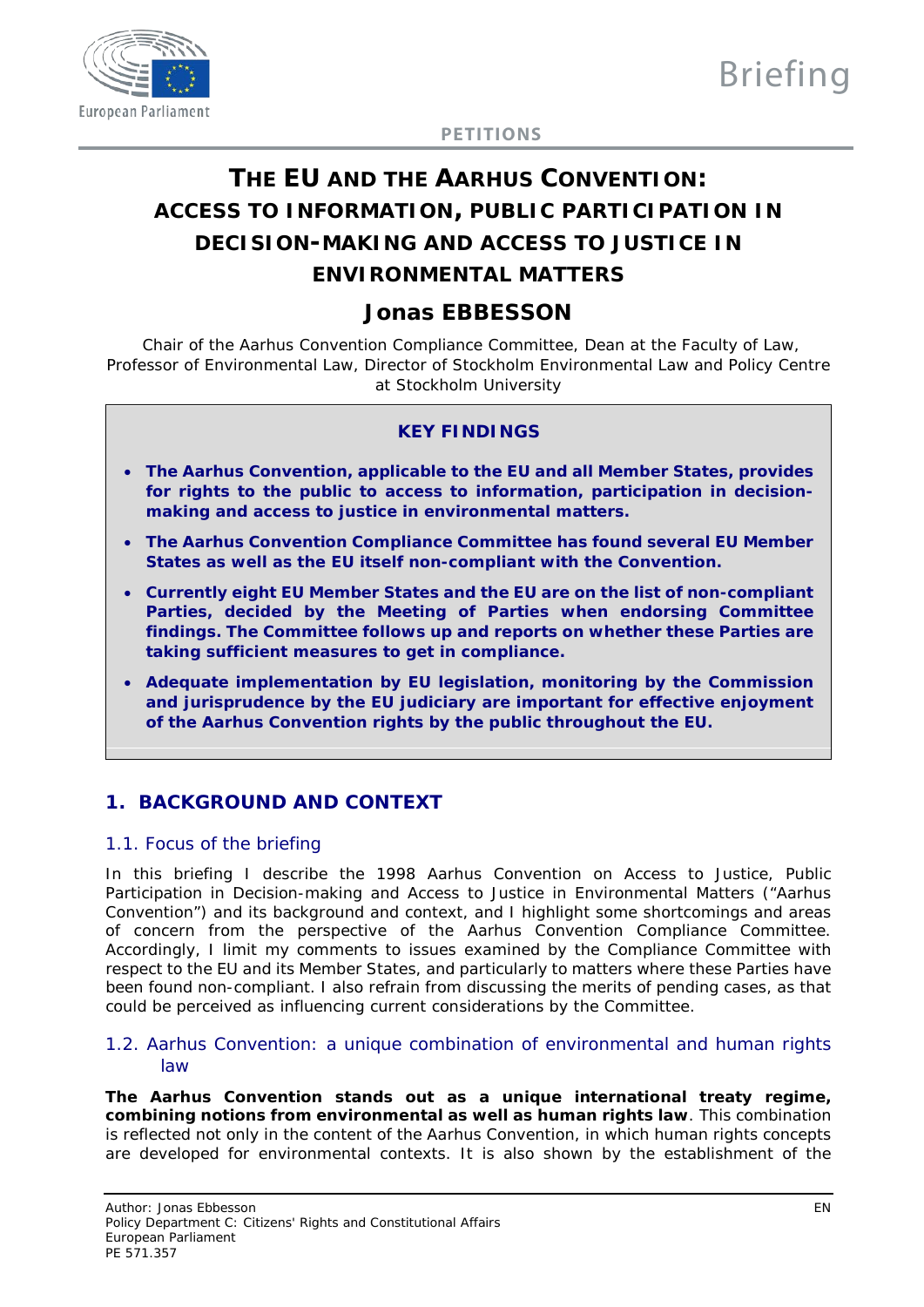**Aarhus Convention Compliance Committee (ACCC)**; while such committees are common in multilateral environmental agreements, the ACCC was the first to reflect the specific human rights feature of giving members of the public the right to trigger review procedure concerning compliance by the Convention parties.

With the exception of international human rights law, before the 1990's international law did not pay much attention to domestic procedures for decisions-making, citizens' access to documents or citizens' access to court. Today, it may appear surprising that at that time only few multilateral environmental agreements addressed the engagement of members of the public in environmental matters at all; accordingly these matters remained essentially for domestic law- and policy-making only.

The **EU** was a different case. Not only it adopted some pieces of legislation, in particular **Directive 85/337/EEC on the assessment of the effects of certain public and private projects on the environment, and** Directive 90/313/EEC on the freedom of access to information on the environment, which oblige the Member States to promote access to information and some degree of public participation in decision-making. The **European Court of Justice had also highlighted elements of individual rights to rely on environmental laws before courts**, e.g. with respect to environmental quality standards.<sup>[1](#page-9-0)</sup>

While international human rights law and EU law was important for the Aarhus Convention, it would not have come into being were it not for two important circumstances.

The first is the outcome of the **1992 UN Conference on Environment and Development** in Rio de Janeiro 1992. More specifically, through the Rio Declaration on Environment and Development, **Principle 10**, it was agreed at the conference that:

*"Environmental issues are best handled with the participation of all concerned citizens, at the relevant level. At the national level, each individual shall have appropriate access to information concerning the environment that is held by public authorities, including information on hazardous materials and activities in their communities, and the opportunity to participate in decision-making processes. States shall facilitate and encourage public awareness and participation by making information widely available. Effective access to judicial and administrative proceedings, including redress and remedy, shall be provided."[2](#page-9-1)*

Principle 10 nicely frames what was to become the Aarhus Convention; it highlights access to information, public participation in decision-making, and effective access to judicial and administrative proceeding, including redress and remedy, ie access to justice.

The second crucial circumstance refers to the political changes in Europe in the beginning of the 1990's, shortly after the fall of the Berlin Wall and the Cold War. These changes influenced, if not transformed, the perception of what are international and national legal issues. New matters, such as civic society, democratisation, environmental human rights and globalisation, transcended state borders, entered the international arena, and expanded into international discourse, law, and policy-making in a way that had previously not been possible.

Soon after the Rio Conference, in **1995, the Third "Environment for Europe" Ministerial Conference endorsed the UNECE Guidelines on Access to Environmental Information and Public Participation in Environmental Decision-making**, which drew on and developed Principle 10. The Ministerial Conference also decided to consider the drafting of a convention. The **negotiations started in June 1996 and the Aarhus Convention was adopted two years later**. From the EU perspective, one of the many objectives of the Aarhus Convention was to spread the notion of the rule of law to **Eastern Europe, the Caucasus region and Central Asia**. From the perspective of these regions, civil society saw the Convention as a vehicle for democracy. Soon after the Convention had entered into force, in 2001, it would be shown that **not only states in Eastern Europe, the Caucasus region and Central Asia, but also some EU Member States (old and new) as well as the EU itself had difficulties in complying with all parts of the Convention**.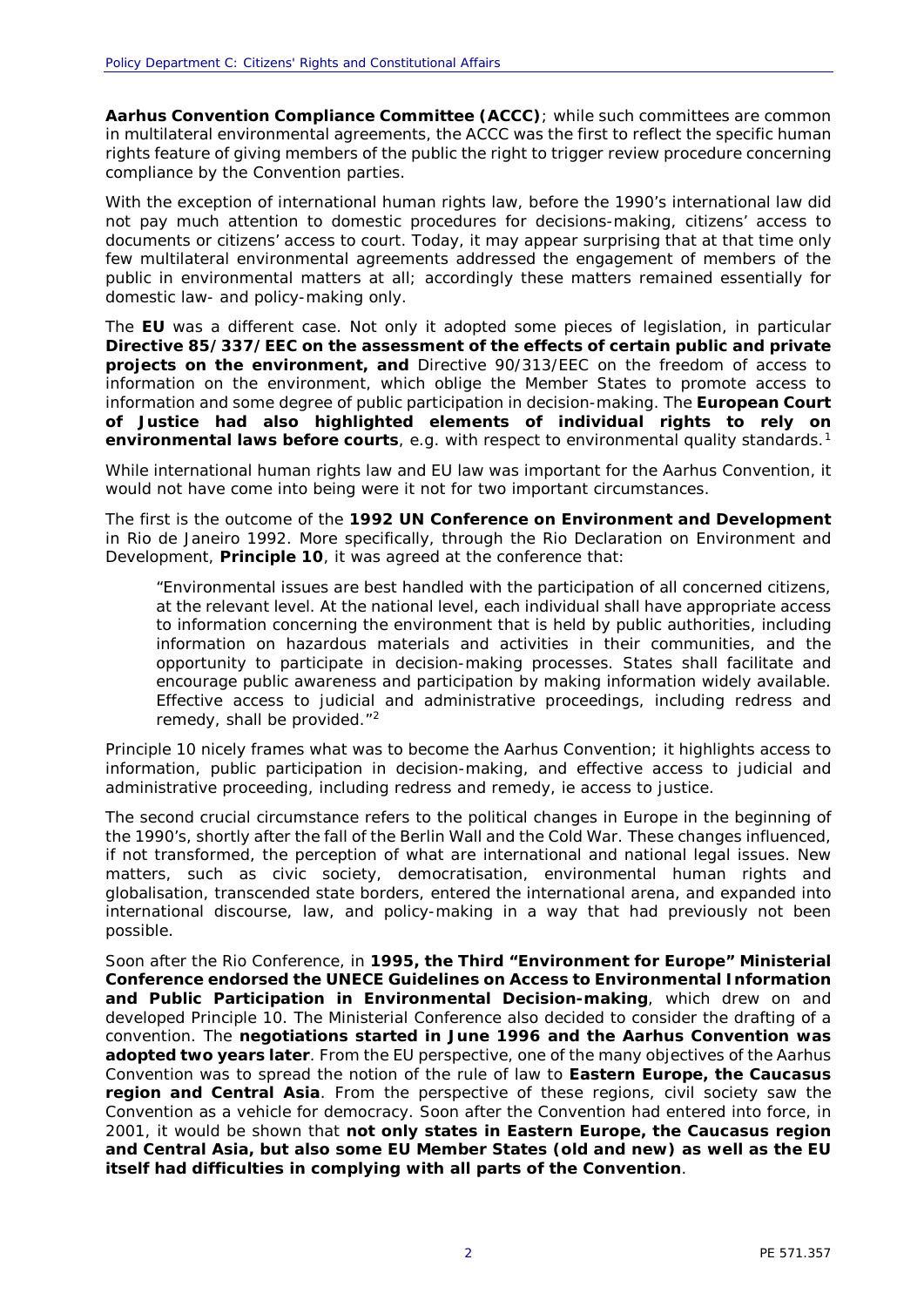#### Since 2012, **all EU Member States and the EU itself are parties to the Aarhus Convention**.

Before presenting the main features of the Aarhus Convention, it is worthwhile to briefly reflect on the rationales for public participation in environmental matters. A very general justification was set out in Agenda 21, also adopted at the 1992 Rio Conference, according to which "One of the fundamental prerequisites for the achievement of *sustainable development* is broad public participation in decision-making". $3$  More specific arguments made in favour of public participation in environmental matters (some reflected in the objective and preamble of the Aarhus Convention itself) are that it:

- Improves *protection* of health and the environment, through
	- Better *quality* of decisions
	- Better *enforcement* of decisions;
- Furthers and adapts established *human rights*;
- Enhances *legitimacy* and *fairness* in decision-making;
- Promotes *trust* in public authorities and *effectiveness* in environmental decisionmaking; and
- Adds to *environmental democracy*.

# **2. AARHUS CONVENTION: REQUIREMENTS, PRINCIPLES AND CONCEPTS**

# 2.1. General features

As its title indicates, the Aarhus Convention sets **minimum standards** to be met by the Parties with respect to access to information, public participation in decision-making and access to justice in environmental matters. The Convention also defines fundamental concepts and principles to be applied and complied with by the Parties.<sup>[4](#page-9-3)</sup>

It is important to keep in mind that each Party is obliged to guarantee the rights set out in the Convention, in order to "contribute to the protection of the right of every person of present and future generations to live in an environment adequate to his or her health and well-being" (Art 1). Thus, although the Convention is not written in the same "rights-language" as the European Convention on Human Rights, it is apparent that it is intended to **ensure** *rights* for members of the public with respect to access to information, participation in decision-making and access to justice. It is also apparent that compliance with the Convention requires **appropriate legislative and regulatory frameworks**, which must be clear, transparent and consistent (Art 3(1)).

The Convention is intended to provide for wide public participation and wide access to justice. For that reason, it defines "**the public concerned**" rather broadly. For the same reason, the Convention specifically sets out that "non-governmental organizations promoting environmental protection and meeting any requirements under national law shall be deemed to have an interest" in the decision-making (Art 2(5)).

The Convention also defines "**public authority**" broadly, so as to include not only governments at different levels, but also **private actors** performing public administrative functions under national law, or having public responsibilities or functions or providing public services in relation to the environment. This is important not least for the right to request access to information in situations where governments privatise or for other reasons outsource public responsibilities and services to private actors. For sure, "public authority" also includes the EU institutions (Art 2(2)).

Finally, the Convention defines "**environmental information**" broadly so as to include not only information on the state of elements of the environment, but also on factors, activities, measures, international agreements, laws, policies etc. likely to affect elements of the environment and the state of the human health (Art 2(3)). This definition has been useful also when considering what is an environmental matter, and what is the scope of the Convention.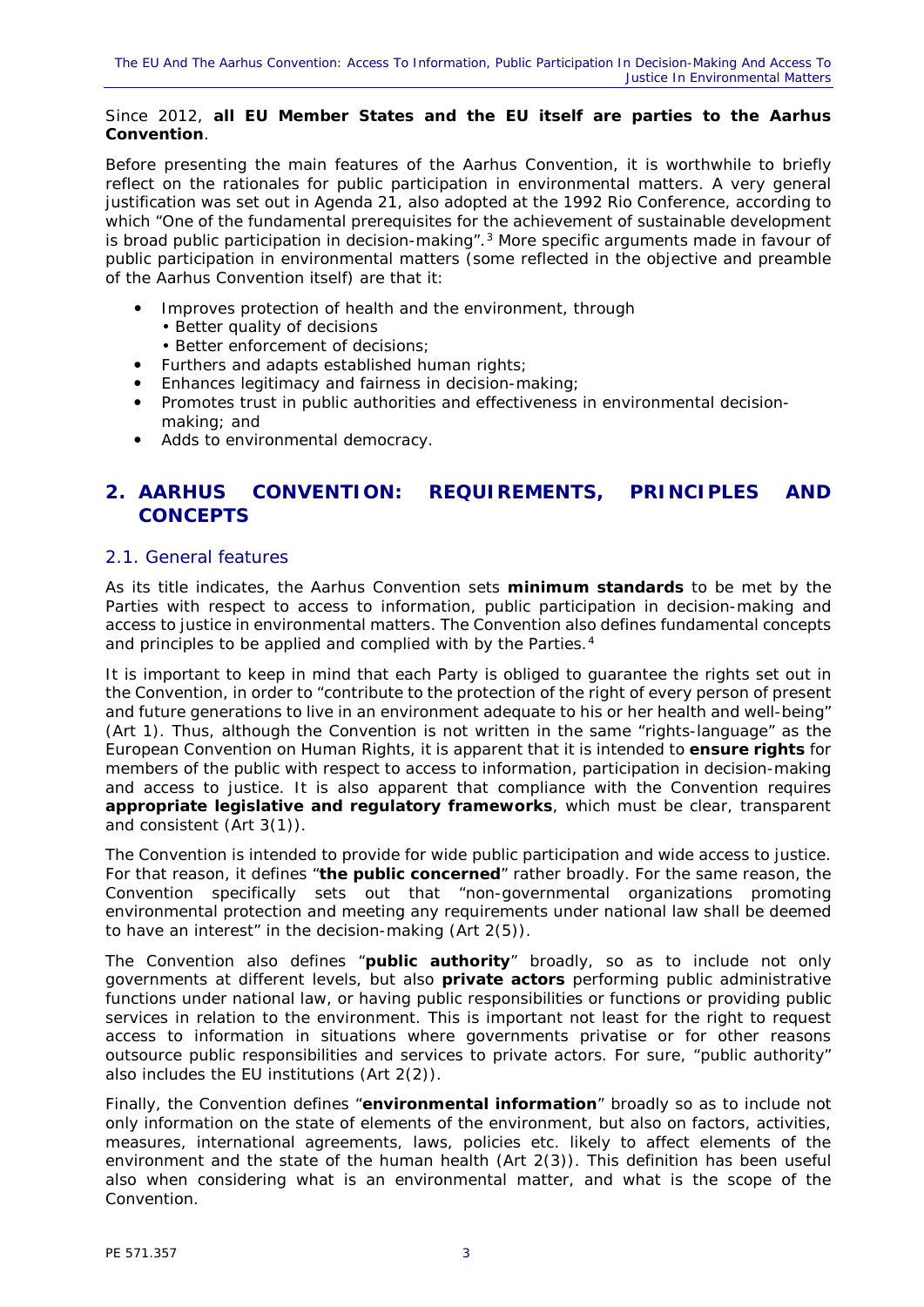More generally, Parties are required to promote the Convention and to facilitate the enjoyment of the Convention rights (Art 3(2-6), to ensure that nobody is harassed or penalised for exercising their rights (Art 2(8)), and to grant the public access to information, possibilities to participate in decision-making and access to justice without discrimination as to citizenship, nationality or domicile (Art 2(9)). It is obvious from the definitions of "the public" and "the public concerned" as well as from the principle of non-discrimination that state borders are irrelevant when determining who is entitled to access information, participate in decisionmaking and access justice.

#### 2.2. Access to information

There are two aspects of the obligation related to access to information.

First, it engages a **"passive" obligation**, which means that the Parties must ensure that **public authorities** *make available* **the environmental information they possess**. The presumption is that the environmental information possessed by public authorities should be provided to members of the public on request "as soon as possible" and at the latest within a month. Requests for information can only be refused if any of the listed grounds for refusal apply. Even when they do, the grounds for refusal shall be interpreted "in a restrictive way, taking into account the public interest served by disclosure and taking into account whether the information requested relates to emissions into the environment" (Art 4(4)). Any refusal must be reasoned and in writing (Art 4(7)).

Second, the Parties must actively ensure that **public authorities** *possess and update* **relevant environmental information**, and that **mandatory systems are established**, providing for an adequate flow of information. Electronic databases shall be publicly accessible and the Parties are to set up nationwide systems of pollution inventories and registers. This part has been further developed through the 2003 Kiev Protocol on Pollution Release and Transfer Registers.

#### 2.3. Public participation

It is a particular challenge to internationally define minimum standards for public participation in decision-making, applicable and relevant for a great number of parties with diverse political, legal, economic and cultural backgrounds. While the Convention gives great leeway for the Parties in creating their national decision-making processes and structures, it sets certain **crucial requirements** intended to ensure effective public participation. The Convention provides for public participation with respect to three categories of decision-making.

#### First, most **detailed provisions apply to decision-making concerning** *specific, listed activities* **and to** *other activities* **which may have a** *significant effect* **on the environment**. For all these activities, the Parties must ensure:

- *Early information and notification* about the decision-making procedure, in an effective, adequate and timely manner;
- *Reasonable time-frames* to prepare and participate effectively;
- *Early and effective public participation* when all options are open;
- That *all relevant information* is made available at the time of the public participation procedure;
- That the public is *allowed to submit comments, information, analyses or opinions* in writing or at public hearings;
- That *due account* is taken of the *outcome* of public participation; and
- Publicly accessible *decisions* with *reasons* and *considerations* (Art 6).

The Compliance Committee has in a few cases considered the application of this provision to **multi-stage decision-making**, and Environmental Impact Assessment decisions, for instance when different authorities decide on different aspects at different stages. The decision-making procedures among the Parties are diverse, and the Parties maintain discretion in designing them and in deciding the range of options to be discussed at each stage of the decision-making. These options may involve various consecutive strategic decisions regarding plans, programmes and policies as well as various individual decisions concerning the specific activity, e.g. authorising the basic parameters and its location,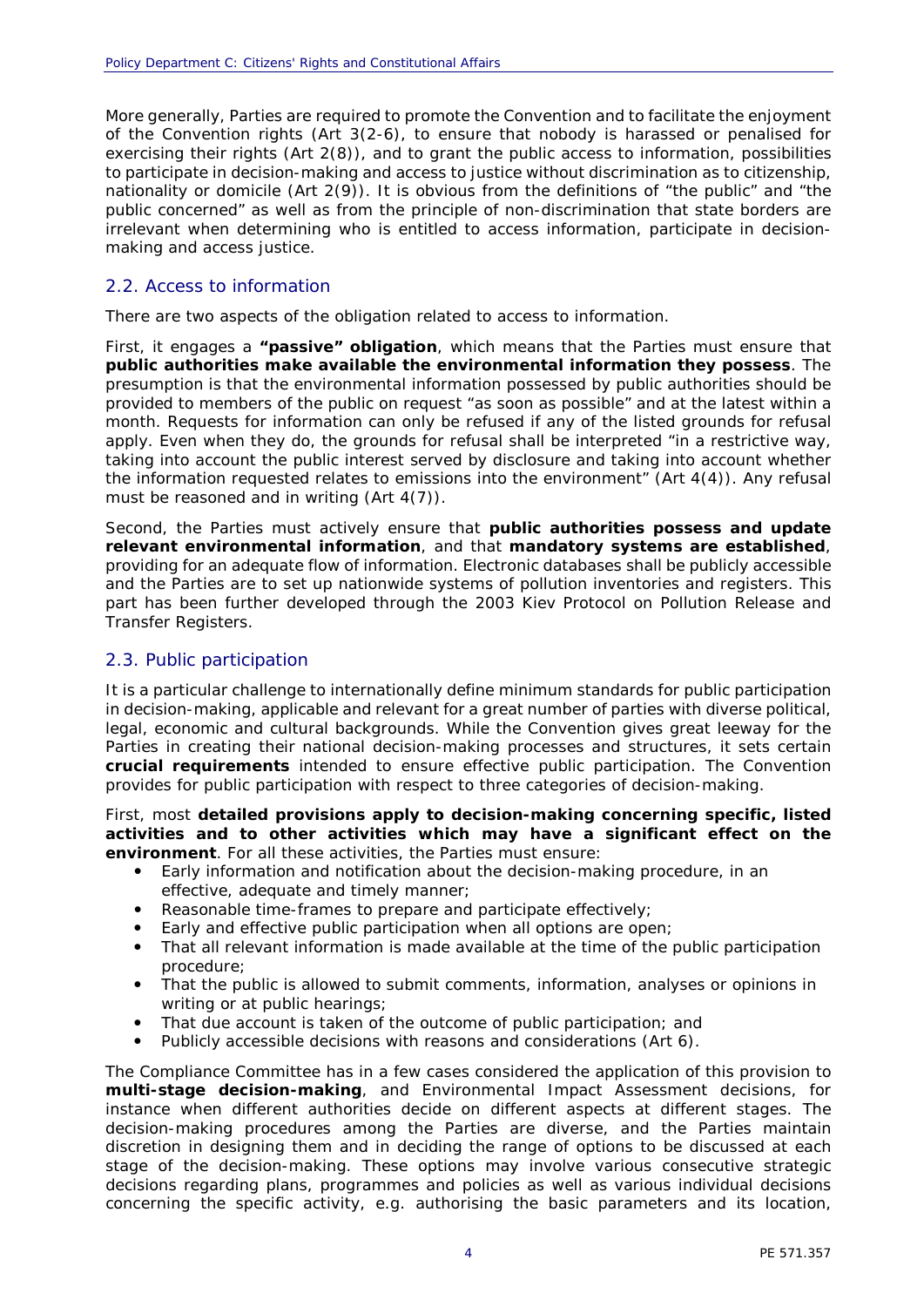technical design, and finally its technological details related to specific environmental standards. Still, *within each and every such procedure* **where public participation is required, it should be provided early in the procedure, when all options are open and effective public participation can take place**.[5](#page-9-4)

Second, rather similar, although to some extent less detailed, requirements for public participation apply to decision-making concerning *plans and programmes*. Thus:

- Practical or other provisions shall be made for public participation during *preparations* of plans and programmes relating to the environment;
- This should be provided in a *transparent* and *fair framework* with necessary *information;*
- *Reasonable time-frames* must be ensured to prepare and participate effectively;
- *Early* and *effective* public participation must be provided when all options are open; and
- *Due account* shall be taken of the *outcome* of public participation

The Parties must endeavour to provide for public participation when preparing *policies* relating to the environment (Art 7).

Third, as far as *executive regulations* and *generally applicable legal instruments* are concerned, the Parties are obliged to strive to promote effective public participation, at an appropriate stage. To this end, certain requirements are set out (Art 8).

In addition, the 2nd Meeting of Parties (MoP) decided to amend the Convention in order to provide for public participation with respect to deliberate release into the environment and the placing on the market of *genetically modified organisms*. These changes have not yet entered into force. It is somewhat surprising that no such provisions have been agreed with respect to the marketing of chemicals, for which no right to participate is set out in the Convention (unless the decision can be construed as concerning a specific activity or a plan or programme).

# 2.4. Access to justice

The last "pillar" of the Convention focuses on access to justice. Here too, the Convention distinguishes between three categories of decisions, acts and omissions.

First, **anyone who is** *denied access to environmental information* **shall have access to a review procedure before a court of law or another independent and impartial body** established by law. For these cases, standing should be granted to anyone whose request has been ignored, wrongfully refused or otherwise not dealt with in accordance with the Convention. In certain cases, the Parties should also provide for **expeditious procedures** for reconsideration by a public authority (Art 9(1)).

Second, **access to court or another independent and impartial body of law should also be granted with respect to** *decision-making concerning specific activities* **for members of the public concerned** who either have a sufficient interest or, where so required in national law, maintain impairment of a right. These criteria should be determined in accordance with national law and consistently with the objective of giving the public concerned wide access to justice. To this effect, **environmental NGOs** are deemed to have a sufficient interest to be granted standing. This right to access to justice pertains to challenging the substantive as well as procedural legality of any decision, act or omission concerning specific activities (Art 9(2)).

Finally, each Party shall ensure **access to administrative or judicial procedures to members of the public**, meeting the criteria in national law, "if any", **to challenge** *other acts and omissions* **by private persons and public authorities "which contravene provisions of its national law relating to the environment"** (Art 9(3)). In this regard, the Committee has concluded that for EU Member States applicable European Union law relating to the environment should also be considered to be part of the domestic, "national  $law".^6$  $law".^6$ 

Contrary to the first and the second categories, it may suffice to ensure access to administrative review procedures to challenge acts and omissions in the third (and arguably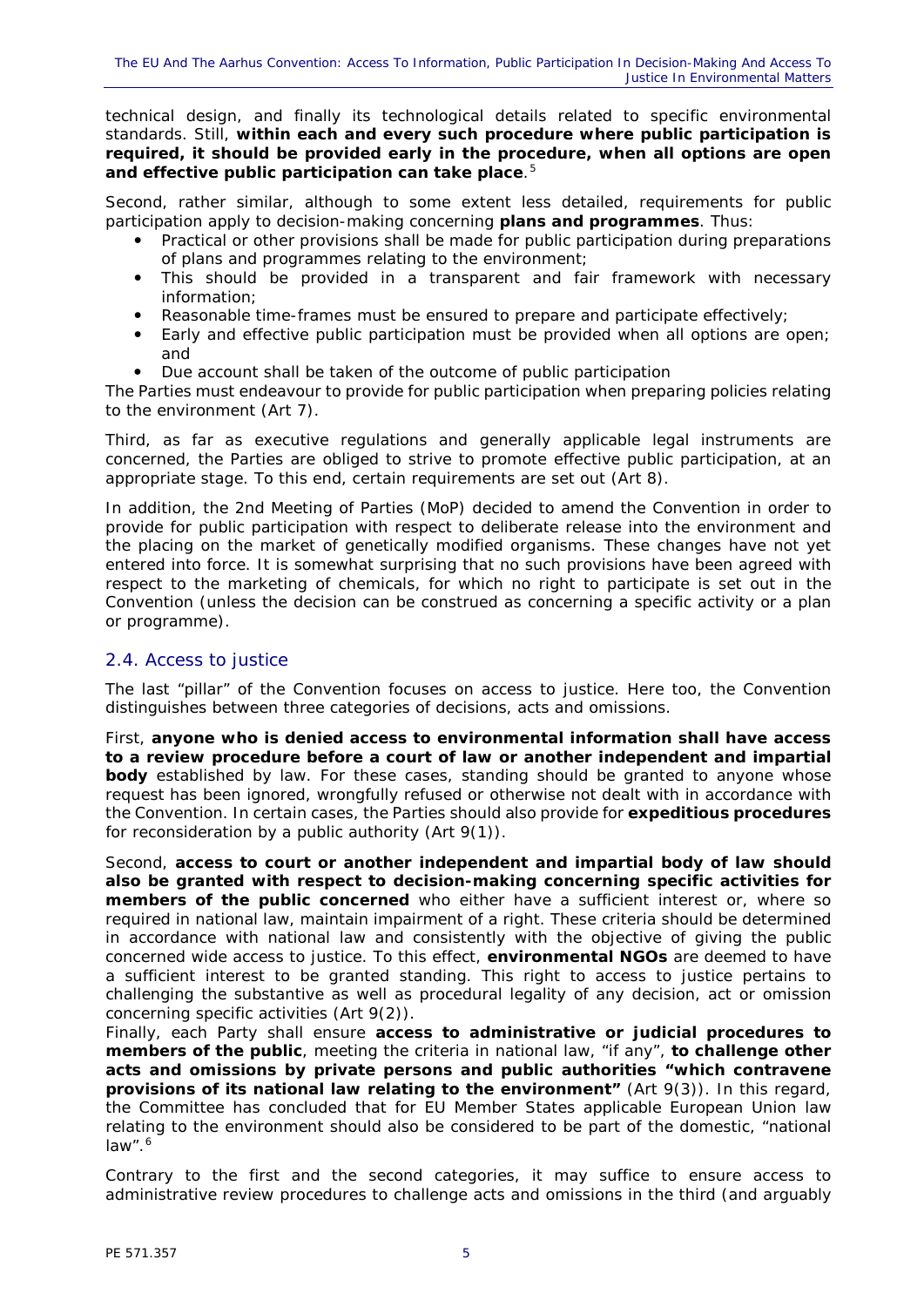the largest) category. Yet, also these procedures must meet the general requirements for access to justice, described below. As is indicated, the Parties may set national criteria to be meet for members of the public in order to have standing in these provisions. Aware of the possible risk that Parties would abuse these criteria, the Compliance Committee, at an early stage set out that the Parties may not use this flexibility as an excuse for introducing or maintaining so strict criteria that they effectively bar all or almost all environmental organisations or other members of the public from challenging acts or omissions that contravene national law relating to the environment.<sup>[7](#page-9-6)</sup>

Access to justice must not be pro forma only. Therefore, *all procedures* referred to above under the three categories, including any administrative procedure, must provide **"adequate and effective** *remedies***, including injunctive relief as appropriate, and be fair, equitable, timely and not prohibitively expensive"** (Art 9(4)). For this reason, despite the usefulness of ombudsman institutions, they most often do not meet the requirements for access to justice. As pointed out below, the Compliance Committee, has found Parties noncompliant because procedures have not been timely or because they have been prohibitively expensive.<sup>[8](#page-9-7)</sup>

# **3. AARHUS CONVENTION COMPLIANCE COMMITTEE**

The Aarhus Convention Compliance Committee was established by the first Meeting of the Parties (MoP) to the Convention, through Decision I/7 "Review of Compliance", in 2002 as an arrangement "of a **non-confrontational, non-judicial and consultative nature for reviewing compliance**" (Art 15 of the Convention) in order to "**promote and improve compliance with the Convention**" (preamble of Decision I/7).

The non-judicial and consultative nature of the Committee is fundamental for its work. The Committee is **fully independent** vis-à-vis the Convention Parties, and the nine members, serving in their personal capacity, "shall be persons of high moral character and recognized competence in the fields to which the Convention relates, including persons having legal experience". Based on Decision I/7 and in the spirit of the Convention, the Committee applies principles of transparency, fairness and due process in its reviews, it maintains strict rules on conflict of interest, it holds hearings with the parties, and it develops its **jurisprudence through "findings" on compliance or non-compliance**. Despite these quasi-judicial elements, the Committee is not a court and delivers no enforceable judgments.

Instead, the Committee's work is forward-looking and intended to promote compliance and get non-compliant Parties in compliance. The Committee is mandated to *examine compliance* **by the Parties based on different requests**:

- *Submissions* by **Parties** concerning compliance by other Parties or by themselves (thus far, the Committee has received **two submissions**, one of which (S/2, submitted by Lithuania concerning compliance by Belarus) is pending;
- *Referrals* by the **secretariat** (so far the secretariat has brought **no referral** to the Committee); and
- *Communications* by **members of the public** (by 21 June, ie the first day of the Committees 53rd meeting, and the day of the hearing before the EU Parliament, the Committee has received almost **140 communications**).

In addition to examining compliance based on these requests, the Committee may in consultation or agreement with the Party concerned *advice* **and** *facilitate assistance***,**  *make recommendations* on specific measures and request strategies, including time schedules regarding the achievement of compliance.

When a communication is received and found *preliminary admissible*, the communication is forwarded to the Party concerned for reply with statements and comments regarding the alleged non-compliance. Thereafter, the parties to the case are invited to a hearing, and the Committee starts drafting its findings. Once the draft findings are adopted, they are sent to the parties for their comments. The Committee then takes these comments into account, before finalising its findings.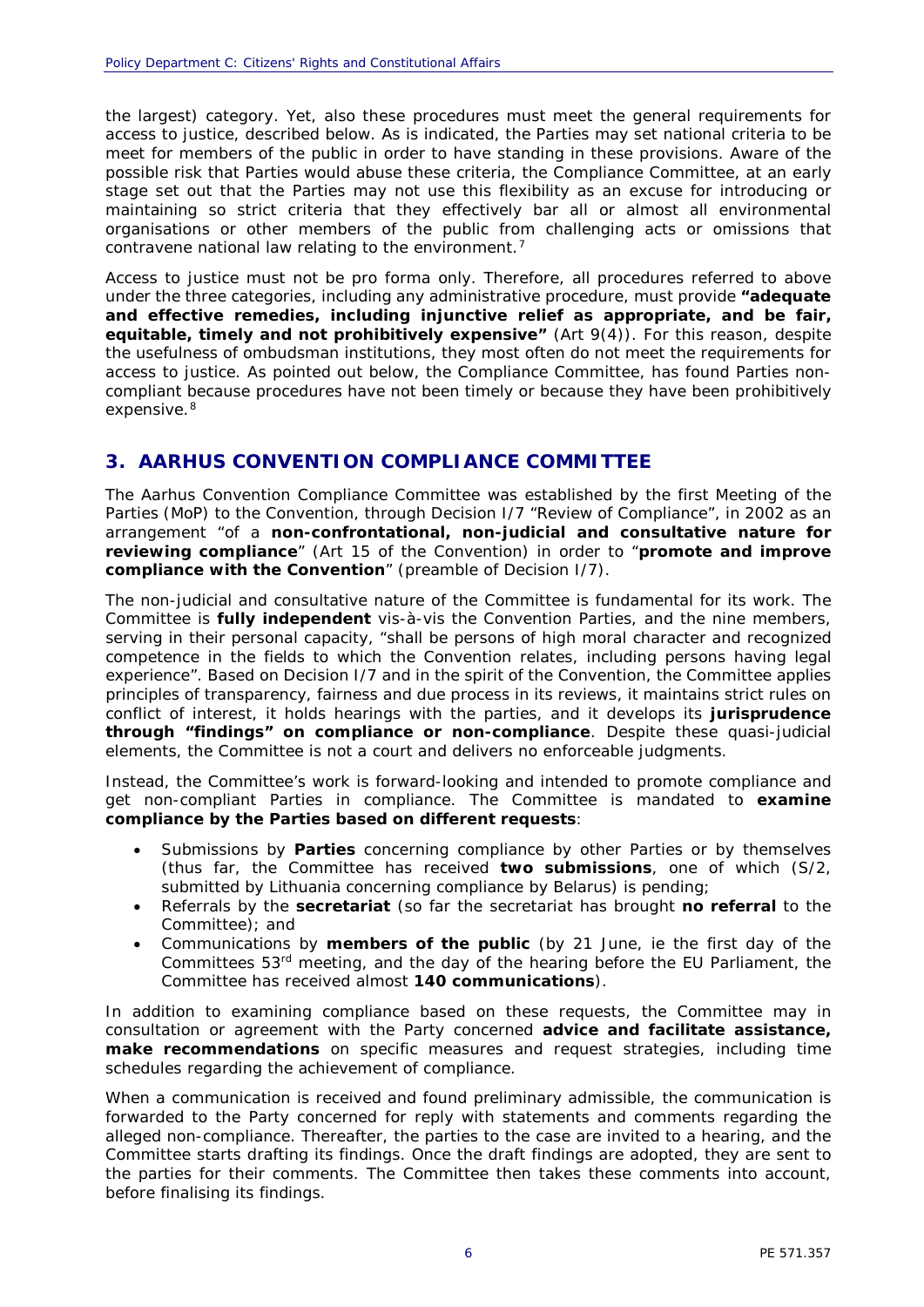The Committee reports to the MoP, both on general compliance issues and specifically with respect to Parties found non-compliant. Non-compliance by specific Parties usually falls within one or more of the following categories:

- **General failure** by a Party to take the necessary legislative, regulatory and other measures to implement the Convention;
- *Failure of legislation, regulations, other measures or jurisprudence* to meet specific Convention requirements; and
- *Specific events, acts, omissions or situations* demonstrating a failure by public authorities or courts to comply with or enforce the Convention

So far, the MoP has endorsed all Committee's findings on non-compliance. In so doing, the MoP also decides on recommendations on measures and requests addressed to the Parties concerned. These decisions by the MoP are later followed up by the Committee when examining whether the Parties found non-compliant take the necessary measures to get in compliance with the Convention. **Since 5th MoP (2014), 14 Parties, nine of which relate to the EU, are on the list of non-compliant Parties**.

All documents in all cases before the Committee are posted on the Committee's website [\(www.unece.org/env/pp/cc.html\)](http://www.unece.org/env/pp/cc.html).

# **4. AREAS OF CONCERN FOR EU MEMBER STATES**

The **following Member States were reported non-compliant by the Committee to the 5th MOP** (Maastricht, 2014), which endorsed all Committee findings on non-compliance.

*Austria* was found non-compliant mainly concerning access to justice. The Committee found that the procedure for handling of information requests was not in line with the Convention, and that Austria did not ensure a timely review procedure for information request. Moreover, Austria did not ensure standing for environmental NGOs in many sectoral laws, and for certain cases regarding contraventions of laws relating to the environment there was no means at all for members of the public to challenge acts and omissions. Austria has since then taken some measures, but is not yet in full compliance (MoP Dec. V/9b endorsing Committee findings regarding C/48 and C/63).

**Bulgaria** was found non-compliant for barring all members of the public, including NGOs, access to justice with respect to General Spatial Plans, barring almost all members of the public access to justice with respect to Detailed Spatial Plans, and for not ensuring that all members of the public concerned with sufficient interest have access to review procedures to challenge final decisions permitting specific activities. Bulgaria has not yet taken the measures needed to get in compliance. Since the 5th MoP, the Committee has also found Bulgaria noncompliant because in certain cases it does not ensure adequate and effective remedies to prevent environmental damage (MoP Dec. V/9d endorsing Committee findings regarding C/58; and C/76 not yet reported to MoP).

*Croatia* was found non-compliant because it did not provide a transparent framework for public participation with respect to municipal waste management plans. Croatia has taken measures, but the Committee has not yet determined whether the measures are sufficient to nring the Party concerned in compliance (MoP V/9e endorsing Committee findings regarding C/66).

The *Czech Republic* was found non-compliant because its system for decision-making on specific activities fails to provide for effective public participation during the whole process, by failing to provide opportunities for all members of the public concerned to submit comments and opinions on proposed activities, by failing to impose mandatory requirements that these comments and opinions are taken into account, by granting too limited rights for NGOs to appeal certain decision, by not granting members of the public a right to challenge screening decisions in EIA processes, by not ensuring standing for members of the public to challenge acts and omissions with respect to noise and land-use plans, and by not providing sufficient opportunities for public participation with regard to the National Investment Plan in the scope of the EU Emission Trading System. The Czech Republic still has not taken sufficient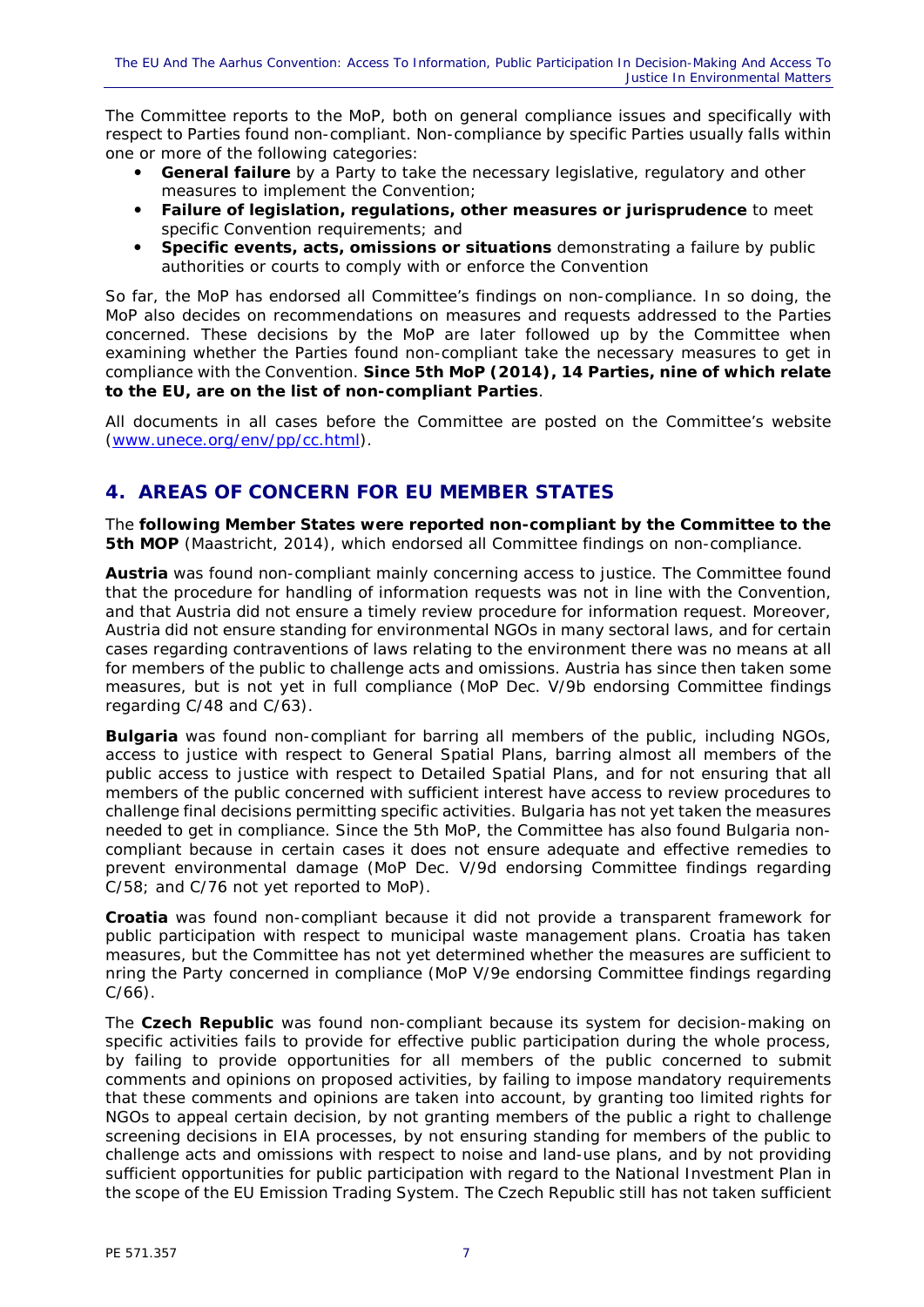measures on quite a few of these points in order to get in compliance with the Convention (MoP Dec. V/9f endorsing Committee findings regarding C/50 and C/70).

*Germany* was found non-compliant by not ensuring standing for environmental NGOs in many of its sectoral laws to challenge acts and omissions by public authorities and private persons, and by imposing certain requirements on NGOs for appeals. Germany has taken some significant measures, but the Committee has not yet determined whether these measures are sufficient to comply with the Convention (MoP Dec. V/9h endorsing Committee findings regarding C/31)

*Romania* was found non-compliant by failing in several respects with regard to ensuring access to information in specific cases, by not giving the public sufficient time to submit comment on its 2007 Energy Strategy, by not providing for any public participation in the procedure for issuing archaeological discharge certificate, and by failing to ensure that the review procedures for information requests are timely and provide an effective remedy. Romania has not yet taken the measures needed to get in compliance (MoP Dec V/9j endorsing Committee findings regarding C/51; and C/69 not yet reported to MoP).

**Spain** was found non-compliant already at the 4th MoP (2011) by charging fees for copies of land use and urban planning information which are not reasonable, and by failing to consider providing appropriate assistance mechanisms to remove or reduce financial barriers to access to justice to a small NGOs. Spain has taken some important measures, but the Committee has not yet determined that the Party concerned is in compliance with the Convention (MoP Dec. V/9k endorsing Committee findings regarding C/24 and C/36).

*United Kingdom* was also found non-compliant already at the 4th MoP (2011) mainly by failing to ensure that the costs for all court procedures subject to article 9 were not prohibitively expensive, and in particular by the absence of any clear legally binding directions from the legislature or judiciary to this effect, by not ensuring clear time limits for the filing of an application for judicial review, and by not ensuring a clear date from when the time limit started to run, and by not having taken the necessary legislative, regulatory and other measures to establish a clear, transparent and consistent framework to implement the Convention requirements on costs, etc. Also in cases considered after 4th MoP, the United Kingdom has been found non-compliant due to prohibitively expensive review procedures, but also for failing to provide for public participation in a specific case concerning its National Renewable Energy Action Plan. The UK has taken some measures, but the Committee has not yet determined that the Party concerned is in compliance with the Convention (MoP Dec. V/9n endorsing Committee findings regarding C/23, C/27, C/33, C/53, C/64, C/65 and C/68; and C/77 and C/85&86 not yet reported to MoP).

In this context it should be emphasised that a Party's compliance with the Convention cannot be measured in terms of the number of communications against it. Some countries are clearly more "activist" than others, and to a significant effect this is reflected in the number of communications. Rather, **what matters is the scope and depth of issues** where the Committee finds the Party concerned in non-compliance and – in light of the purpose of the Committee – **whether** the Party involved, when found non-compliant, **takes the necessary measures** to get in compliance with the Convention.

# **5. AREAS OF CONCERN FOR THE EU**

The EU is a special kind of Party to the Aarhus Convention, given its legal structure and the fact that it is a Party in parallel to its Member States. It is apparent to the Committee that adequate EU legislation is important for promoting compliance and implementation of the Convention for the EU itself (including its institutions), and also for compliance by its Member States. It is equally clear that the **jurisprudence of the EU Court of Justice on Aarhus Convention matters has had a positive impact** as far as compliance by the Member States is concerned.

In cases before the Committee, it needs to identify which Party is responsible for what. This engages the question of how the responsibility for compliance is generally allocated between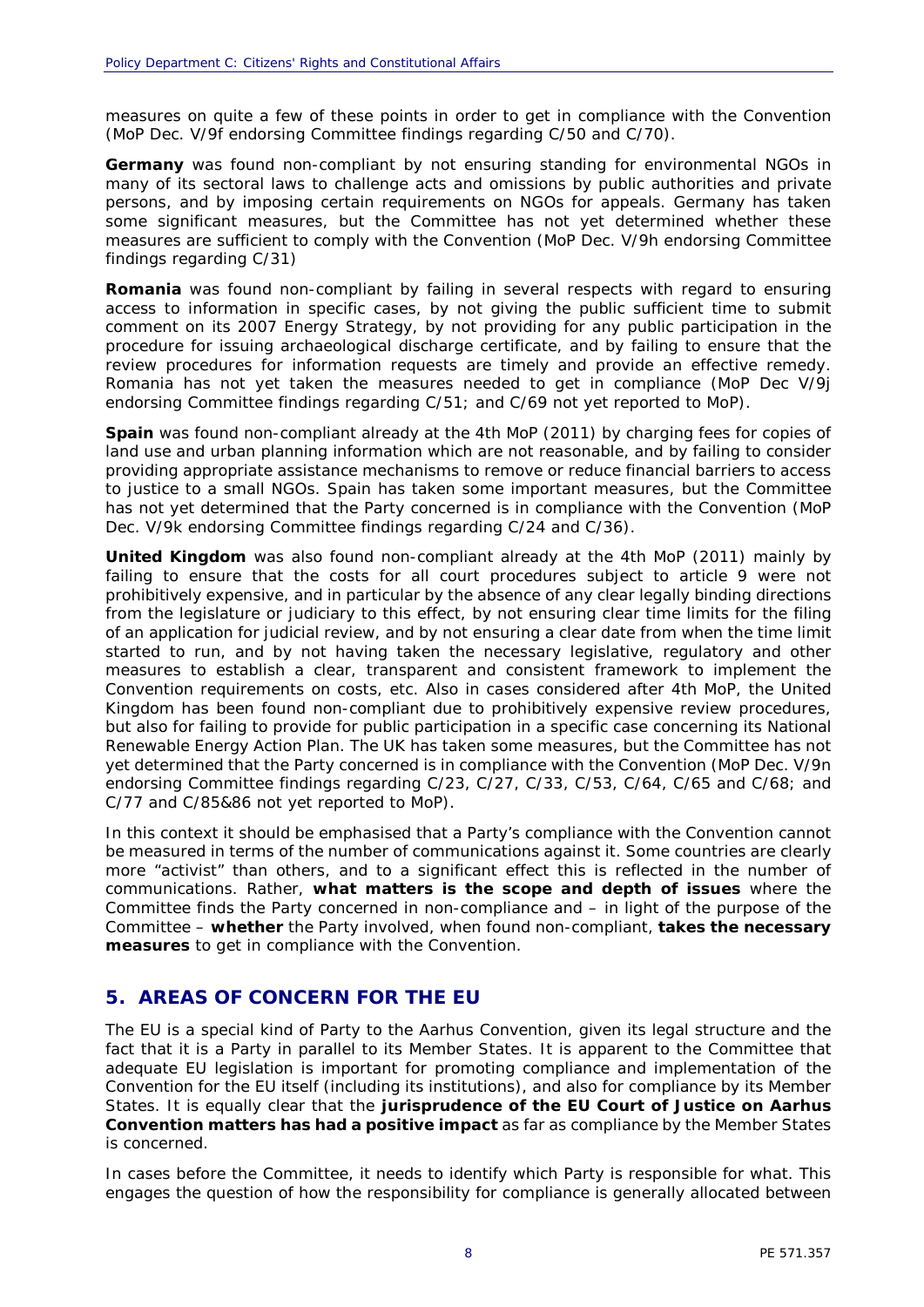the EU and its Member States, and whether both the EU and a Member State can be noncompliant with respect to certain legislation or decision-making. Upon the approval (and signing) of the Convention, the EU made a declaration, stating inter alia that:

*"the Community institutions will apply the Convention within the framework of their existing and future rules on access to documents and other relevant rules of Community law in the field covered by the Convention.*

*The European Community is responsible for the performance of those obligations resulting from the Convention which are covered by Community law in force. The exercise of Community competence is, by its nature, subject to continuous development."*

For sure, all three pillars of the Convention apply to the EU institutions and courts, and the Compliance Committee examines whether the EU meets the requirements concerning access to documents,<sup>[9](#page-9-8)</sup> public participation,<sup>[10](#page-9-9)</sup> and access to its judiciary.<sup>[11](#page-9-10)</sup> The Committee has also considered whether EU legislation addressed to its Member States meets the Convention requirements and whether the Commission has done its job in monitoring implementation by the Member States. Yet, **the Committee found that the EU had failed to have in place a proper regulatory framework or clear instruction to ensure the implementation by a Member State of the Convention requirements on public participation with respect to National Renewable Energy Action Plans**. In the same vein **the Committee also concluded that the EU, by way of its monitoring responsibility, failed to ensure the implementation of the Convention by one of its Member States concerning these plans**. The Committee has not yet determined whether the EU has taken sufficient measures to get in compliance (MoP Dec. V/9g endorsing Committee findings in C/54).<sup>[12](#page-9-11)</sup>

# **6. ROOM FOR IMPROVEMENTS**

No doubt, there is room for improvements by the EU as well as its Member States, with respect to all three pillars of the Convention. However, for the reasons given in the beginning of this briefing, I limit myself to discuss areas of concerns based on consideration by the Compliance Committee, and I abstain from making general comments on EU legislation and jurisprudence on Aarhus Convention matters.

*Access to information*: We see that some Member States have failed to comply with the requirements concerning access to information (Romania in particular, but also Austria). Possibly, Member States would better comply with these requirements if the **Commission monitored more thoroughly the implementation and practice in the Member States**.

*Public participation*: Some Member States (Croatia, UK) as well as the EU itself have failed to adequately provide for public participation with respect to National Renewable Energy Action Plans. These cases reveal the importance that the EU, when it adopts legislation on matters covered by the Convention, makes sure that the legislation itself meets all relevant requirements. In these contexts, **the Commission should also monitor the measures taken by the Member States to implement the legislation, in light of the Convention**.

*Access to justice*: Some EU Member States apply too tight criteria for who is entitled to challenge decision before court, with respect to individuals as well as NGOs (Austria, Bulgaria and Germany). The Committee has also found that in some Member States the remedies in judicial procedures are ineffective (Bulgaria, Romaina), and that in some other states the procedures are too costly to comply with the Convention (in particular, this is the case with the UK, but to less extent also in Spain).

*General comment*: The Committee has concluded in several cases concerning EU Member States and other Parties that they **fail to establish or maintain a clear, transparent and consistent regulatory framework to implement the provisions of the Convention**. Such frameworks are essential for the enjoyment by the public of the rights set out in the Convention.